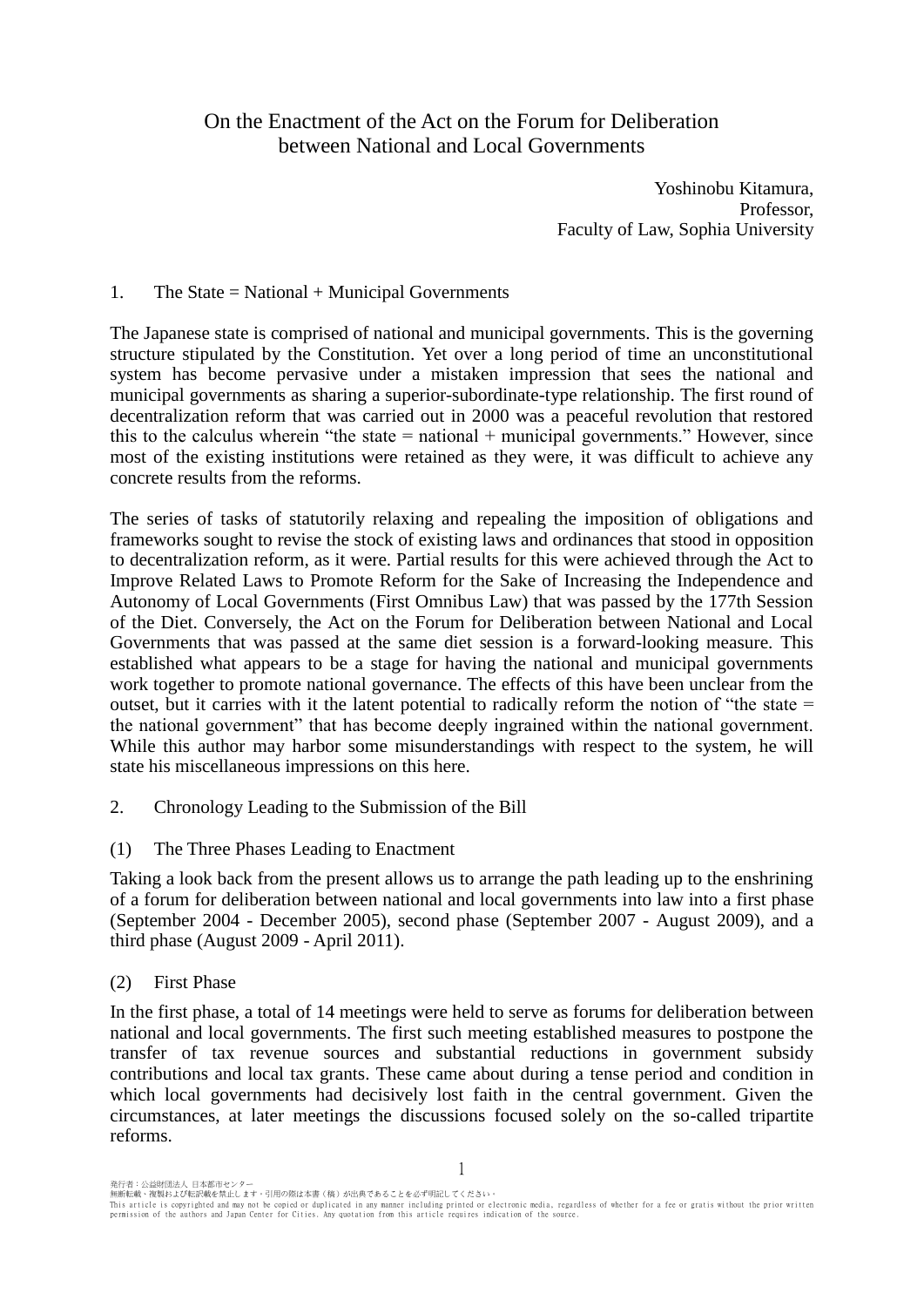### (3) Second Phase

After this, these conferences were not held for a while. During this time six local government organizations established the Investigative Commission for New Ideas on Decentralization and moved ahead with their own examination. In May 2006 this commission proposed that a forum for debate known as the Council on Local Financial Affairs be enshrined in law. Since then these six local government organizations have been calling for legal measures for the Council on Local Financial Affairs (tentative title) in a number of different reports and resolutions. Through such moves a forum for national and local governments to periodically exchange opinions has been revived since November 2007. This was the second phase, during which a total of five meetings were held. Their agenda primarily consisted of issues with local financial affairs.

# (4) Third Phase

It was during the third phase that significant progress was made towards institutionalizing this forum. The Democratic Party of Japan, which ousted the administration through the Lower House general election in August 2009, called for legal measures for a forum for deliberation between national and local governments in the Manifesto that it had campaigned on. In his policy speech before the 173rd Session of the Diet, then Prime Minister Yukio Hatoyama declared, "We must change the relationship between the national and regional governments. This will entail a fundamental shift from the present hierarchical relationship, in which the central government stands above regional ones, to a new partnership which allows dialogue among equal parties. At the same time, we must provide the forum for such equal dialogue between the national and regional governments with a legal basis."

The Decentralization Promotion Committee was a carry-over from during the previous administration. In the first chapter of its Third Recommendations, entitled Toward the Realization of 'Self Government' through the Expansion of the Legislative Authority of Local Governments (October 7, 2009), the committee proposed a draft plan for the National and Local Government Coordination Council (tentative title) to serve as a springboard for discussions. Afterwards, the Group for Practical Considerations of a Forum for Deliberation between National and Local Governments (an investigative committee) held meetings from December 2009 to February 2010 where it performed wrap-up work with a view towards enshrining this into law. As a result, a cabinet decision was handed down on the Bill on the Forum for Deliberation between National and Local Governments in March 2010. But amidst the reversal between the majority and minority parties in the Upper House, deliberations ran into problems concerning the wording "regional sovereignty" that was used in the First Omnibus Bill. The Bill on the Forum for Deliberation between National and Local Governments, which had also used this phrase in its target provisions, was also subjected to continuing deliberations time and again in the aftermath of this. Owing to the fact that a political compromise that revised this was worked out afterwards, this bill, the First Omnibus Bill, and the Bill to Partially Revise the Local Autonomy Act were all approved and enacted on April 28, 2011.

3. Diet Deliberations

# (1) The Significance of Institutionalizing the Forum

Let's try to pick up on the central government's recognition when it comes to the content and significance of the Act on the Forum for Deliberation between National and Local Governments, which consists of a total of ten articles, from the minutes of the General Affairs Committee of both chambers of the 177th Session of the Diet, which debated the legislation.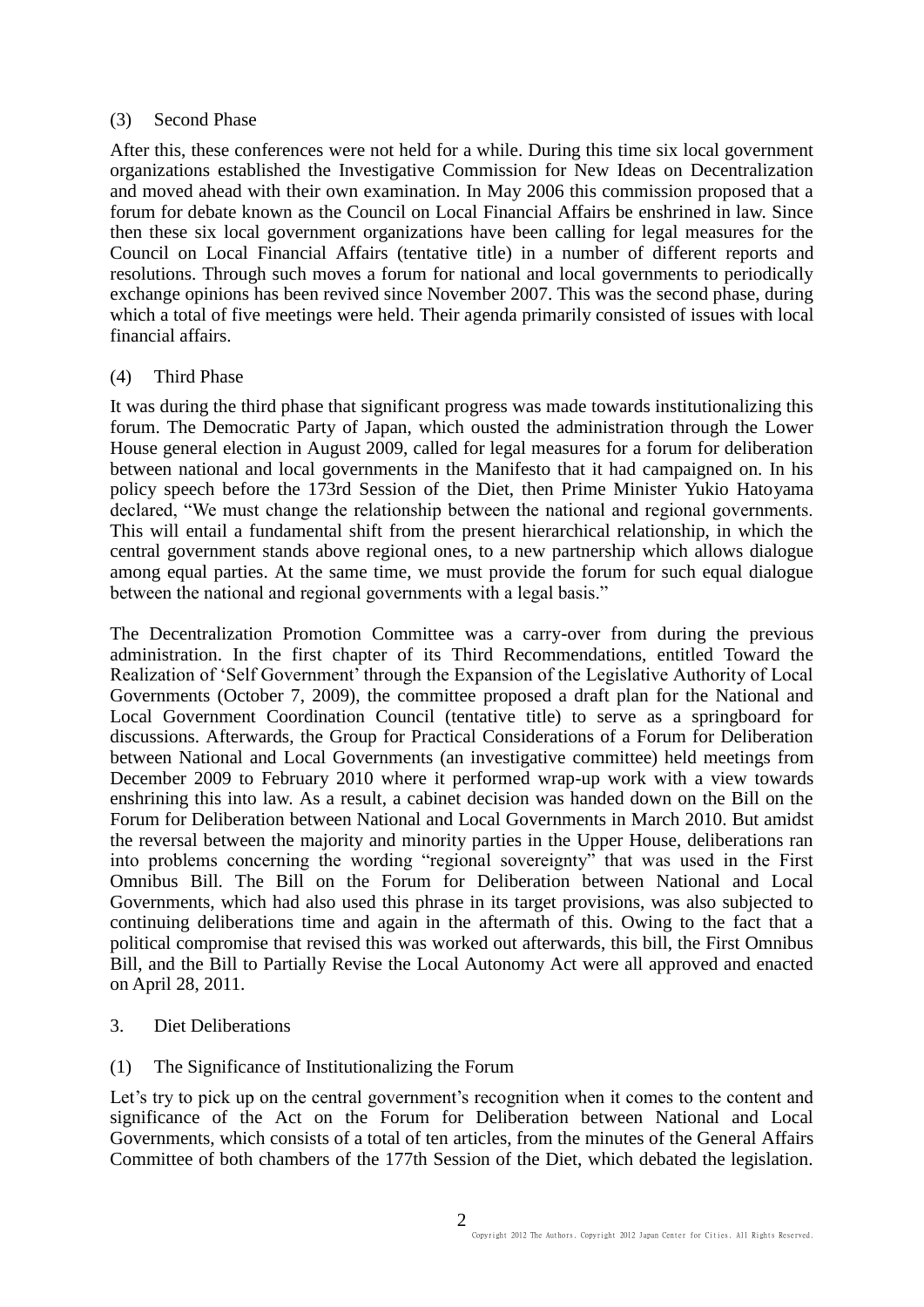The quoted replies all came from Minister of Internal Affairs and Communications Yoshinori Katayama.

To start with, he claimed that, "It would be better to not expect that all of our problems would be solved as if we were cutting the Gordian Knot just by setting up a forum for deliberations between the national and local governments" (Lower House No. 11, Page 20). But what he sees as important in this deliberative process is that, "The forum will clearly reveal that there are objections, rejoinders, and various other diverse views, which will lead to providing the vast majority of people with an understanding of the extent to which the national government is properly living up to its accountability in response to these" (ibid)." This deliberative process has the facet of being a procedural provision designed to reflect the "principal of local autonomy" from Article 92 of the Constitution into important individual policies.

The local government side is committed to deciding on important policies related to local government. Although the authority to make the final decisions is reserved by the Diet, local governments carry a lot of weight when it comes to creating draft proposals. While it is doubtful that attitudes at the local level in municipalities will change overnight, it would still have to be said that the six local government organizations bear a heavy responsibility regarding the forum for deliberations in order to implement this gradually.

### (2) Enshrining the Procedures into Law

With respect to the significance of enshrining the procedures into law, Minister Katayama said, "At the very least, enshrining this into law would make it impossible for the national government and ministries to continue deciding on important policies in such a way that completely ignores the local municipalities" (Lower House No. 11, Page 7). Up until this point there had been no such procedures, but the thinking was most likely that it would be beneficial to have something like this. In this sense, this is definitely progress. Let us now evaluate the institutional consequences for the *equal governing* structures under the Constitution, which mandates that an equal relationship be achieved. It is only through deliberations that this equal relationship becomes conceivable, and these represent a configuration for negotiating that is completely different from the existing pattern of petitions that are founded upon a hierarchical relationship.

Article 3 of the Act on the Forum for Deliberation between National and Local Governments spells out the categories that are subject to deliberations. These are: (1) Matters related to the sharing of roles between the national government and local public agencies (No. 1); (2) Local government administration, financial affairs, taxes, and other matters related to local municipalities (No. 2); and (3) Policies that could conceivably have an impact on local municipalities out of the economic and fiscal policies; policies related to social security, education, and improving social capital; and any other matters related to policies by the national government (No. 3). The "important policies" included among these are regarded as matters that require deliberation. It is important that not only things that existed in the form of institutions be subject to review, but that those in the more embryonic stage of policies also be covered.

### (3) Running the Meetings

With regard to running the meetings, Minister Katayama said, "We will continue making decisions in a resilient and flexible manner, without going about this haphazardly ... Naturally, as these accumulate-in trial terms as precedents accumulate-then we will decide on them as a single rule. That's the best way," and "We should probably do this about four or five times a year" (Lower House No. 11, Page 6).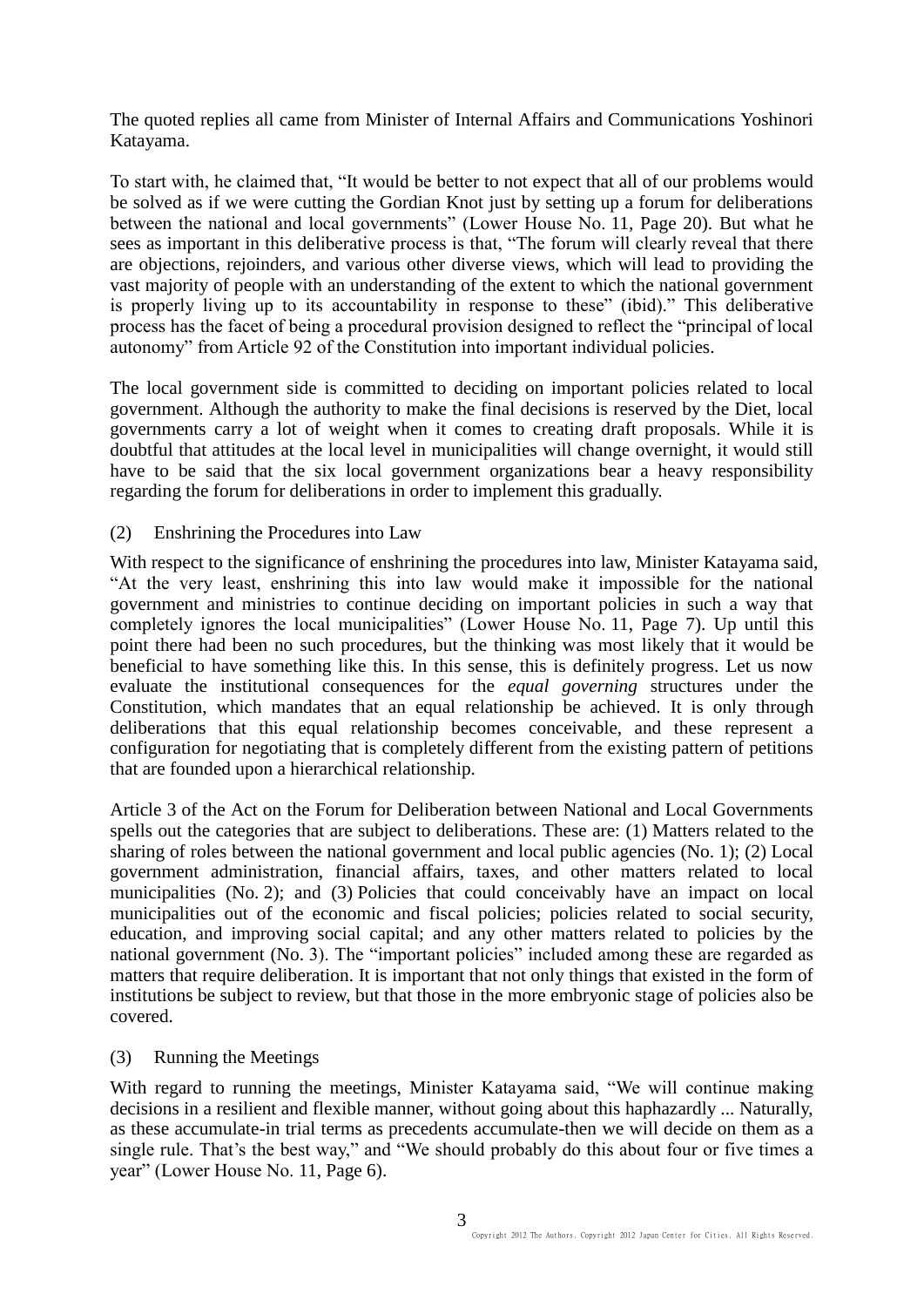The constituent members include the Chief Cabinet Secretary, the Minister of State for Promotion of Local Sovereignty, the Minister of Internal Affairs and Communications, the Minister of Finance, and the Minister for State nominated for Prime Minister on the national government side, as well as representatives from the six local government organizations on the local government side. Particularly with respect to certain matters for which conflicts of interest were envisioned on the local government side, Minister Katayama said, "For some reason there is the impression that the local governments seem unified, but that is not to say that there are not people in the municipalities who are more put off by the prefectures than by the national government … It is not the case that the six organizations are intrinsically unified. [Line break] The mayors and Diet inherently have a dual representative system, which gives them an opposing structure. And even though there is no basis in reality to their combining to form a single entity, this still gives people a rather strange feeling." (Lower House No. 11, Page 6). The same holds true for the National Governors' Association: "It's unreasonable to expect that their representatives will head to the deliberation forum, state their opinions, reach a consensus, and then have every municipality all across Japan from the Tokyo Metropolitan Region to Tottori Prefecture be bound by this" (Lower House No. 11, Page 7). Article 8 imposes the obligation to respect the results of the deliberations equally on all of the participants, but in reality the recognition is that the national government will treat these as binding.

(4) Conclusions at the End of the Deliberations

The results of the deliberations are to be reported to the Diet pursuant to Article 7. "Regardless of whether the deliberations are concluded or not, their results will be reported to the Diet" (Lower House No. 12, Page 9). Upon receiving this, "The Diet, as the highest organ of state power and the representative of the people, will bear the responsibility for deciding. It will bear the responsibility for reaching a decision through legislative measures and so on" (Lower House No. 11, Page 7).

It would be absurd for the deliberations to continue on as long as they failed to reach an agreement, rendering it impossible to decide on policies during that time, and so it would be important to assess whether there were any glitches. Regardless of any glitches there might be, in cases where legal measures are taken that could presumably be perceived as infringing upon local government's right to self-government, it would be ideal if they could legally declare these to be unconstitutional in a court of law. But as is well known, the common line of reasoning on this is that it would be impossible based upon the interpretation of existing laws.

(5) The Six Local Government Organizations and the Ministry of Internal Affairs and Communications

Fourthly, there is the relationship with the Ministry of Internal Affairs and Communications. Naturally, there are times when the interests of the local governments are in conflict with those of the Ministry of Internal Affairs and Communications. However, Minister Katayama recognized that, "As is to be expected, the six organizations all receive so-called *amakudari* (high-ranking bureaucrats who retire to lucrative positions), including such bureaucrats from the Ministry of Internal Affairs and Communications, and given these circumstances there are some areas in which they act as if they were of one mind, so to speak. This being the case, I'm not saying that it is pointless to hold deliberations, just that they will not be all that productive" (Lower House 10, Page 7).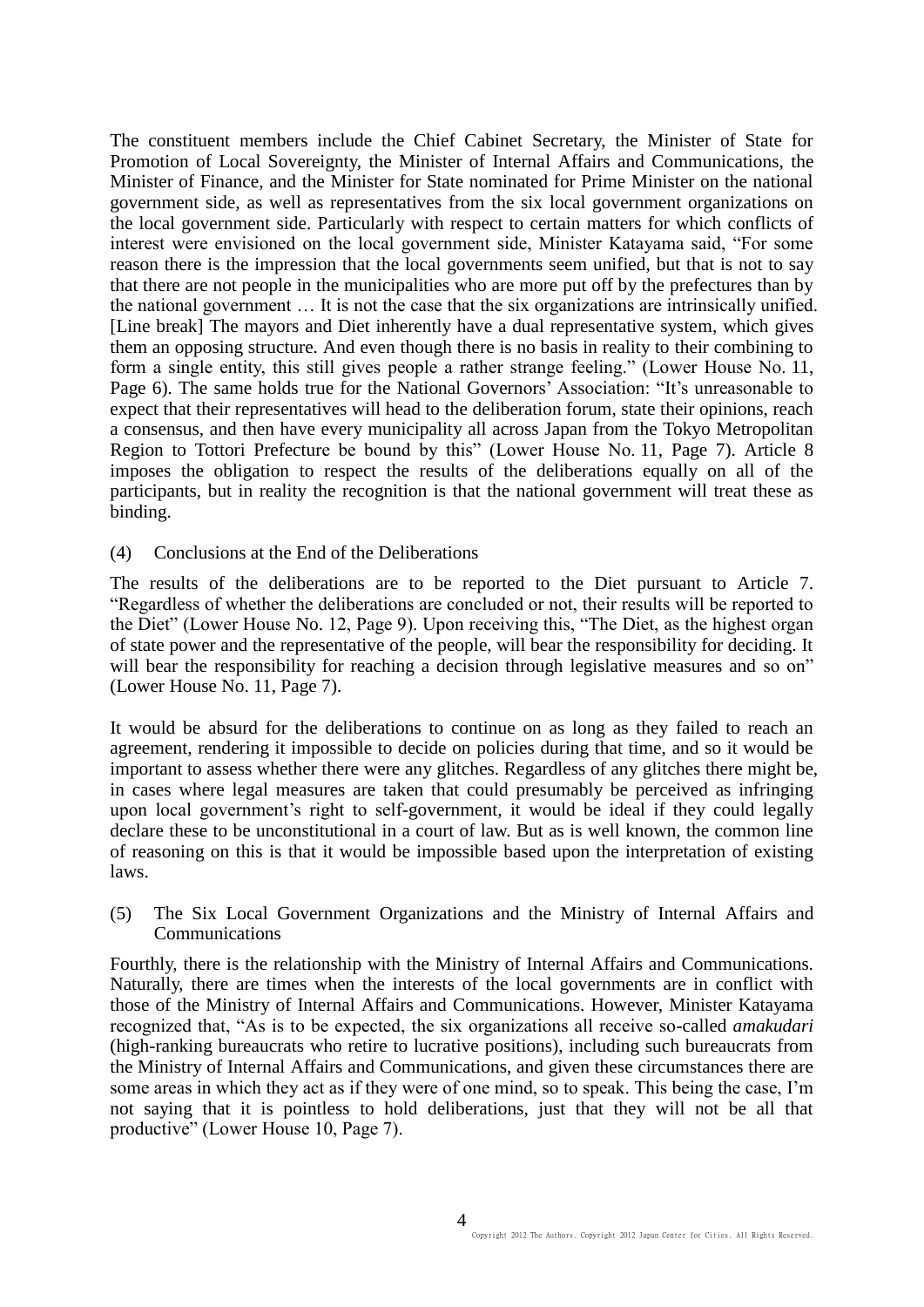However, he also mentions the, "March [2011] recall of the general secretary for the National Governors' Association" (Lower House No. 12, Page 8), and says that, "The conventional relationship between the National Governors' Association and the Ministry-the sort of love struck relationship they had going on-has been largely cast aside, and so the National Governors' Association can function effectively in its role" (Lower House No. 10, Page 7). The extent to which the measures will be effective is unclear. But assuming that these are meaningful in and of themselves, then the appropriate responses must also be taken with regard to the secretary-generals and deputy secretary-generals at the other five remaining organizations.

- 4. Several Impressions
- (1) How Decisions concerning Municipalities should Be Regarded

Article 1 of the Act on the Forum for Deliberation between National and Local Governments uses the phrase "the planning, drafting, and implementation of national government policies that will have an impact on local autonomy" with respect to what is subject to deliberation. Since this concerns "national government policies," by rights the national government can arbitrarily wield its power to render decisions. But this is saying that when local autonomy for organizational and municipal aspects is taken into consideration, then the national government will deliberate with the municipality side when making decisions since it will be the one affected. This can be interpreted as a stance that gives greater consideration to the local municipalities, since the government says it will deliberate with them rather than just listening to their opinions. There is enormous significance in clearly laying out institutional grounds whereby the local governments can commit to the planning and drafting that had previously been left up to the sole discretion of the national government.

Under the Constitution the Diet, which administers to the national government's legislative work, enacts laws that stipulate the administrative work of both the national government and the municipalities. Whether improvements in the public welfare are achieved as a result of the degree to which the national government and municipalities fulfill their respective roles varies from policy to policy. That is not to say that laws that stipulate that the work is to be done entirely by the national government are not covered here. Rather, it is possible to better achieve improvements in the public welfare, including that of municipal residents as well, by essentially establishing areas that are deemed to be the work of the municipalities. Therefore, it would be best to assume that even for policies that the national government has arranged so that it will handle all of the work, some of these will have an effect on local municipalities. How such policies should be handled is a topic for future debate.

(2) Criteria for the Deliberations

The question of what sorts of criteria should be used for carrying out the deliberations over concrete policies is not one that can be settled unequivocally. As indicated by the Cabinet Minister's replies, its reputation will be decided in a precedent law-type manner. To put this abstractly, as stipulated in Article 1, Section 2-2 of the Local Autonomy Act the criteria include: "Has government administration that is of immediate interest to the public been entrusted to local public bodies to the extent possible?" and "Can local public bodies adequately demonstrate their independence and autonomy with regard to the formulation and implementation of institutions related to said bodies?" What is more, as is stipulated by the legislative principles found in Article 2, Section 11 of the same law, for the policies in question it asks, "Do they contain an appropriate sharing of roles between the national government and local public bodies?" In addition to these, despite the continued recognition that the interpretation principle in Article 2, Section 12 and the consideration principle in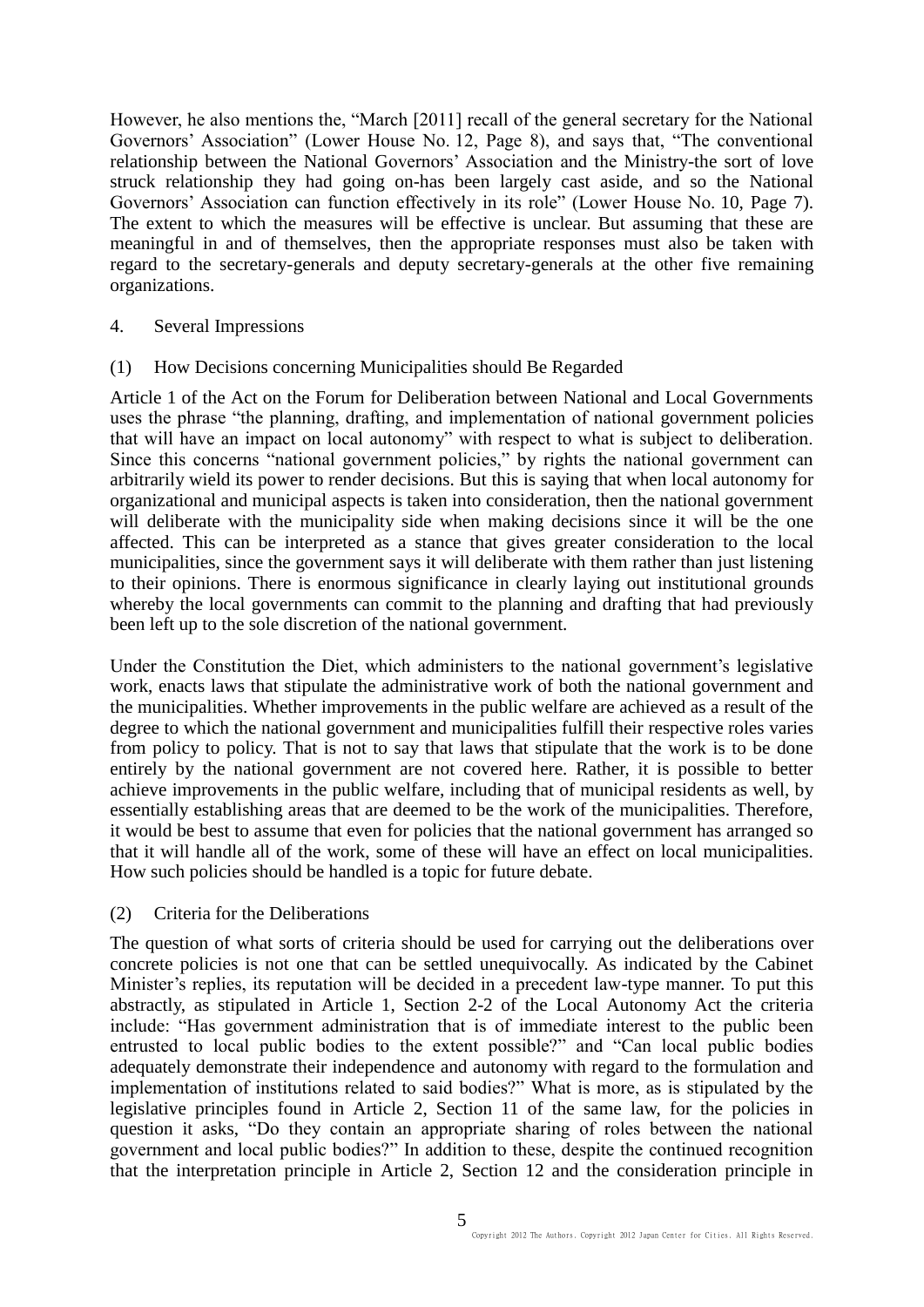Section 13 of the law are the concrete embodiment of Article 92 of the Constitution, the limitations in their interpretation stemming from their abstract nature have been pointed out. The hope is that specific criteria will be formed inductively through the deliberation process, and that these will be clearly specified in the form of fundamental principles in the event that a basic law on local autonomy were to be enacted in the future.

### (3) Important Matters

In reality, it is the "important matters" found in each number in Article 3 of the Act on the Forum for Deliberation between National and Local Governments that were previously mentioned that will be subject to deliberation. Who decides these based on what sort of criteria could be said to be a question of the utmost concern for the system.

What should be kept in mind here is that a biased view toward downplaying their importance undoubtedly arises on the national government's side. Consequently, procedures for judging their importance should be established internally within the national government that give adequate consideration to such tendencies. This is to say that the process prior to the start of the deliberations will be important.

Yet there are no clear-cut provisions related to this within the law. The right to demand the convening of meetings has been granted to the six local government organizations (Article 4, Section 3), but so long as information is not disclosed then it will be impossible to judge their importance in regards to the policies (that is to say, their eligibility as subjects for deliberation). Creative schemes that will make it possible to properly set the agenda will be needed.

# (4) Subjects for Non-Binding Resolutions

Regarding additions to the Diet's non-binding resolutions from the time of the first round of decentralization reform, the important point that "issues pertaining to statutory entrusted functions are excluded" was stipulated (Article 96, Section 2 of the former Local Autonomy Act). This has come in for fierce criticism regarding the fact that it has been comprehensively excluded from the purview of resolutions, as they are the function of the municipalities. In regards to this point, through the recent partial revisions to the Local Autonomy Act, this important point was taken to mean: "Statutory entrusted functions stipulated by government ordinance because they are not suitable for being subject to a resolution by the Diet owing to their relation to national security or for any other reasons." These government ordinances should be regarded as subject to deliberation.

This stipulation is in the form of a negative list, so to speak, which marks a sea change from the former principle of rejecting everything outright. This has been appraised as being "groundbreaking" (Lower House 11, Page 2).

Unless something has been designated by ordinance then it will fall subject to a resolution, which is appropriate as a decision-making method for the decentralized age. Going by this method, general principles are possible but exceptions are not, so for their application there must not be anything that would prompt a reversal of these. Failing to hold the forum for deliberations on all that frequent a basis would serve to provide an institutional check against the profusive establishment of exceptions.

Moreover, this negative list method should also be applied to matters that are subject to regulation. That is to say, the purpose of matters for which a primary decision has been made by law or ordinance and for which a final decision will be made (in other words, matters not